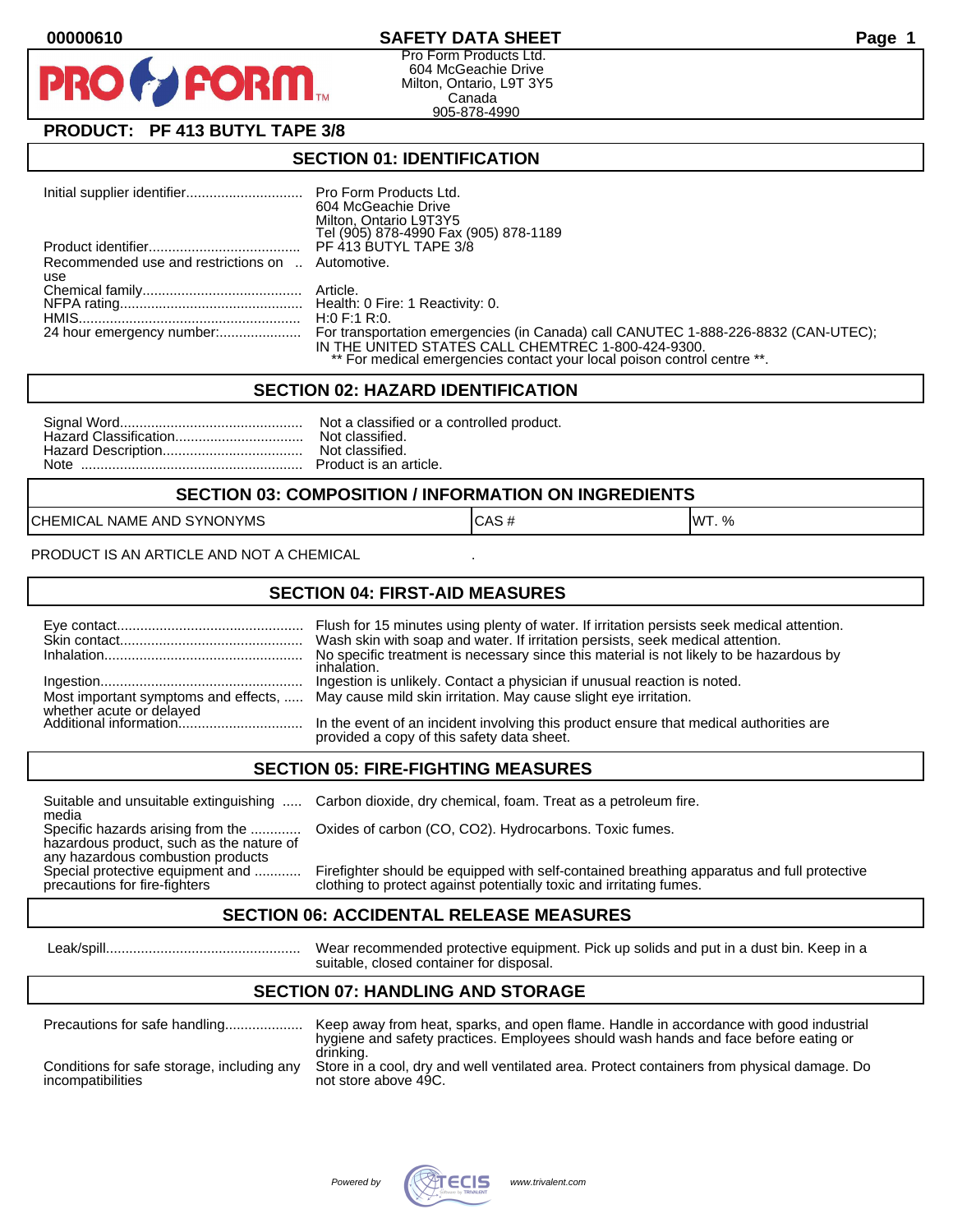# **PRODUCT: PF 413 BUTYL TAPE 3/8**

## **SECTION 08: EXPOSURE CONTROLS / PERSONAL PROTECTION**

| IINGREDIENTS                     | TWA | <b>ACGIH TLV</b><br>STEL                                 | PEL | <b>OSHA PEL</b><br>STEL                                                                                                                                           | <b>NIOSH</b><br>IREL |
|----------------------------------|-----|----------------------------------------------------------|-----|-------------------------------------------------------------------------------------------------------------------------------------------------------------------|----------------------|
|                                  |     | None required under normal use. Avoid breathing vapours. |     | Where contact with this material is possible, eye protection is recommended. May cause                                                                            |                      |
|                                  |     | irritation after repeated or prolonged contact.          |     | eye irritation after repeated or prolonged contact.<br>Use of proper hygiene practices in the workplace is recommended. May cause skin                            |                      |
|                                  |     | repeated or prolonged contact.                           |     | Wear long sleeves and trousers to prevent dermal exposure. May cause skin irritation after                                                                        |                      |
|                                  |     |                                                          |     | Safety boots per local regulations.<br>Educate and train employees on the safe use and handling of the product. Employees                                         |                      |
| Appropriate engineering controls |     |                                                          |     | should wash their hands and face before eating, drinking, or using tobacco products.<br>Good general ventilation should be sufficient to control airborne levels. |                      |

### **SECTION 09: PHYSICAL AND CHEMICAL PROPERTIES**

| Appearance/Physical state                      | Black mastic, soft solid.    |
|------------------------------------------------|------------------------------|
|                                                | Black.                       |
|                                                | Faint. Characteristic odour. |
| Odour threshold (ppm)                          | Not applicable.              |
| Vapour pressure (mm Hg)                        | Not applicable.              |
| Vapour density (air=1)                         | Not applicable.              |
|                                                | Not applicable.              |
| Relative Density (Specific Gravity)            | $-1.3.$                      |
| Melting / Freezing point (deg C)               | Not applicable.              |
|                                                | Not applicable.              |
| Initial boiling point / boiling range (deg C). | Not applicable.              |
|                                                | Not applicable.              |
| Flash point (deg C), method                    | $>232$ COC.                  |
| Auto ignition temperature (deg C)              | Not applicable.              |
| Upper flammable limit (% vol)                  | Not applicable.              |
| Lower flammable limit (% vol)                  | No Data.                     |
| Partition coefficient - n-octanol/water        | No data.                     |
|                                                | Non volatile.                |
|                                                | No data.                     |

# **SECTION 10: STABILITY AND REACTIVITY**

|                                                                           | Stable at normal temperatures and pressures.<br>Avoid heat, sparks and flames. Hazardous poly |
|---------------------------------------------------------------------------|-----------------------------------------------------------------------------------------------|
|                                                                           | Possibility of hazardous reactions Will not occur under normal temperature and pr             |
| Conditions to avoid, including static  Incompatible with strong solvents. |                                                                                               |
| discharge, shock or vibration                                             |                                                                                               |
|                                                                           | Hazardous decomposition products Decomposition may produce fumes. smoke. oxi                  |

Reactivity .................................................. Avoid heat, sparks and flames. Hazardous polymerization will not occur. Possibility of hazardous reactions............. Will not occur under normal temperature and pressure. Incompatible with strong solvents.

Decomposition may produce fumes, smoke, oxides of carbon and hydrocarbons.

### **SECTION 11: TOXICOLOGICAL INFORMATION**

| <b>INGREDIENTS</b>          |                                                                                                      | LC50                                                                                                                                                                                                                                                                                                                                                       | LD50 |
|-----------------------------|------------------------------------------------------------------------------------------------------|------------------------------------------------------------------------------------------------------------------------------------------------------------------------------------------------------------------------------------------------------------------------------------------------------------------------------------------------------------|------|
| Effects of chronic exposure | Not expected to pose any hazards.<br>May cause slight eye and slight skin irritation.<br>carcinogen. | Prolonged or repeated contact may cause eye and skin irritation.<br>Carbon black has been shown to cause cancer in laboratory animals. The relevance of this<br>finding to humans is uncertain. It is listed as a carcinogen by the International Agency for<br>Research on Cancer (IARC). . Quartz (Crystalline Silica) is listed by IARC in Group 1 as a |      |
|                             | None.                                                                                                |                                                                                                                                                                                                                                                                                                                                                            |      |

## **SECTION 12: ECOLOGICAL INFORMATION**

Persistence and degradability................... Not available.